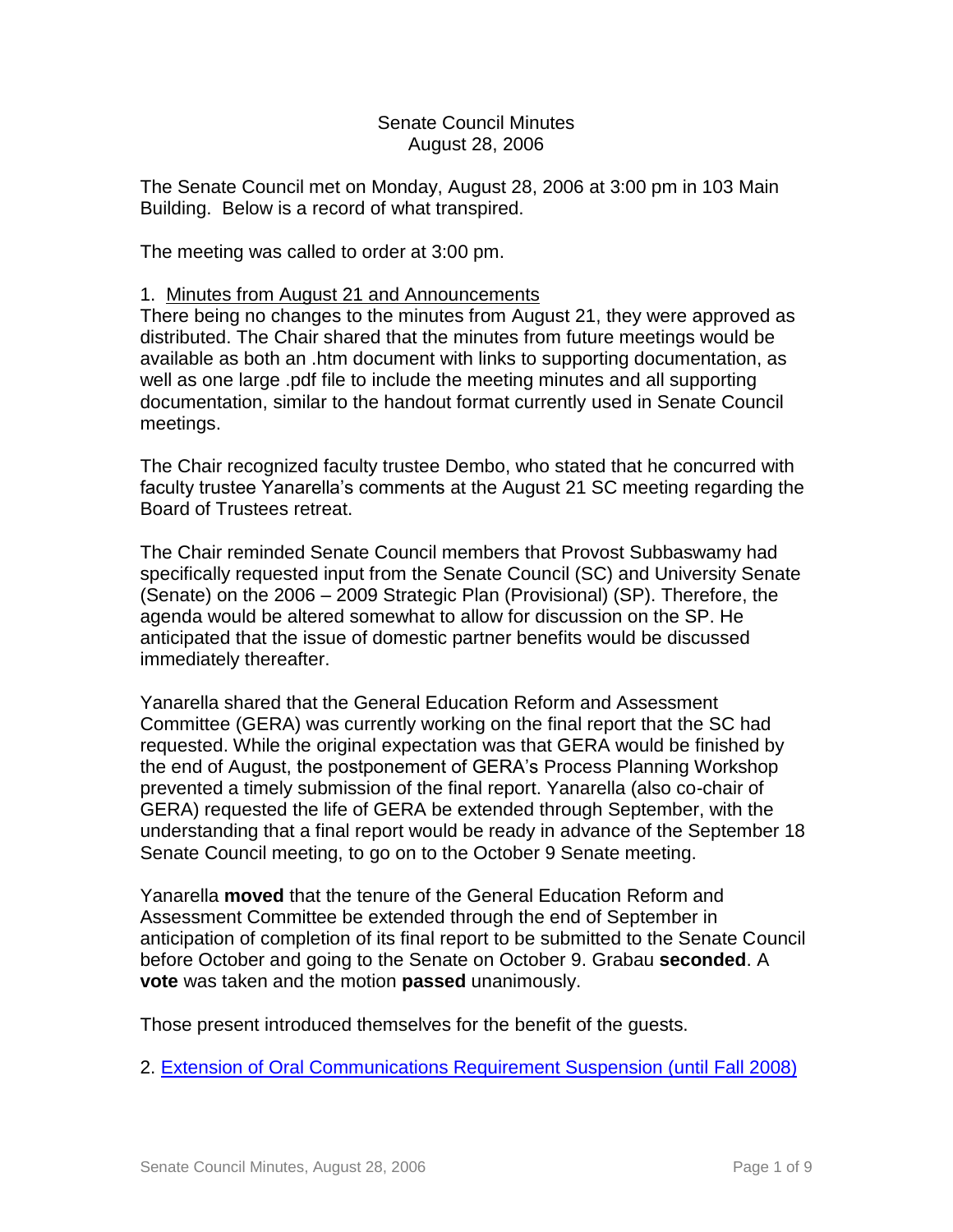Guest Associate Provost for Undergraduate Education Phil Kraemer offered background information on the oral communications requirement suspension (suspension). The original suspension a couple of years ago was approved because of an inability to meet the needs of incoming students. Although the University Studies Committee (USC) had expected to review the curriculum and perhaps offer suggestions for change for the coming academic year, the Department of Communication and the College of Communications and Information Studies (CIS) agreed to extend the suspension until 2008. Due to the efforts and strides made by GERA and associated University Studies Program (USP) changes, it was decided that it would be beneficial to carry out discussion on the reform of oral communications curriculum in concert with University–wide general education reform activities.

Kraemer said that the USC unanimously supported the extension to the suspension. He added that it would be helpful for the SC to formally request a report addressing the oral communications requirement and its needs. Guest Department of Communication Chair Nancy Harrington referred to the presentation she gave during the original suspension in which she outlined the resources necessary to address the growing freshman class. She supported developing guidelines for suspension. Harrington added that neither the department nor the college wanted to keep the suspension in place forever.

Guest College of Communications and Information Studies Dean Johnson said that to offer an explanation in numerical terms, one could think in terms of one course for every 25 students. CIS had the resources to accommodate 2,600 students. With an increase of 1,400 students since the original request for the suspension, CIS would need 56 additional sections of courses and 14 extra faculty members to serve the current incoming freshman class. Johnson said that faculty in CIS had been briefed via their faculty council and that day's noontime college assembly and that CIS faculty were completely in agreement with the extended suspension. He expressed support for resolving the issues of general education reform and the oral communications requirement together.

Grabau asked if any of the 54 new faculty lines announced by President Todd were going to CIS; if Johnson could comment further on the included, additional request to suspend new demands for Oral Communications instruction; and whether or not only a one-year suspension would allow sufficient time for review and change. Johnson replied that he had requested resources sufficient to support the oral communications program every year that he had been a dean. In order to get to the Top 20 Business Plan ratio of 16 to one student to faculty, CIS would need 70 new faculty members.

Yanarella stated that GERA had heard in many forums about the importance faculty placed on oral communications. The August GERA Workshop also was an outlet for statements that supported the high level of importance placed on oral communications. He said the issue of oral communications would require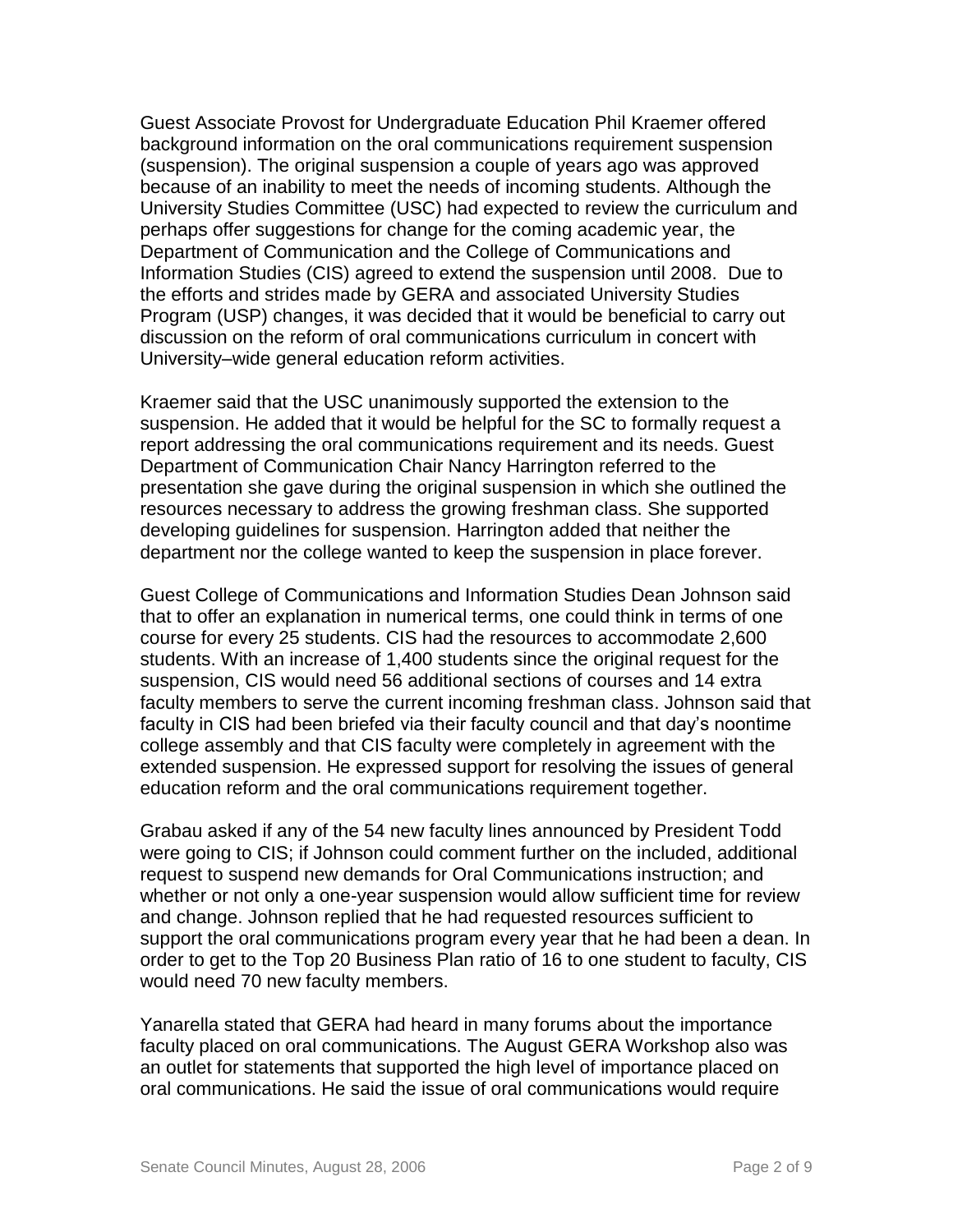very serious attention by the University Faculty. He supported resolving the issue under the umbrella of general education reform and that a one-year suspension would be too short. Yanarella hoped the oral communications requirement responsibility would be shared by other colleges.

In response to the Chair's request for a motion, Yanarella **moved** that the suspension of the oral communications requirement be extended until Fall 2009, meaning the incoming class of 2009 would be the last class for which the requirement were suspended, through Spring 2009. Harley **seconded**. Randall offered a **friendly amendment** that some type of interim report be given regarding progress toward a solution. Kraemer indicated a report could be submitted by the end of January 2007. Both Yanarella and Harley **accepted**.

Kraemer, Harrington and Johnson all expressed support for the motion. It was confirmed that the end of the extension could be described in one of two ways: the suspension would apply to the incoming class of 2007; and/or the suspension originally ended in Spring 2007.

Grabau asked if any of the guests wanted included (in the motion) the hiatus for new demands for Oral Communication instruction. Baxter asked if there would be any accreditation issues if no new Oral Communication responsibilities were approved. Harrington clarified that the hiatus only applied to the freshman class as a whole. Liaison Greissman asked if any report had been generated to look at how the effort to promote oral communications courses across the curriculum had worked. It was indicated that there had been no comprehensive assessment of a solution to the problem of offering/requiring oral communications courses.

Michael asked if there was a risk that there would be a problem with Southern Association of Colleges and Schools or if there were any problems as a result of the last suspension. Kraemer said that SACS would probably look askance at not having any oral communications, but that the classes in that area were still offered. He added that an appropriate action would not be to look how to extend the current model, but rather to explore the nature of oral communication skills. Kraemer stated that the January report would help keep momentum going.

The Chair confirmed that Yanarella's **motion** to extend until Fall 2009 the suspension of the oral communications requirement (meaning the incoming class of 2009 would be the last class for which the extension were suspended) and request from the Senate Council for a report from the USC on the progress for a solution be submitted by the end of January 2007, would go to the Senate with a positive recommendation. A **vote** was taken, and the motion **passed** unanimously.

3. Graduate Certificates for Expedited Review and Approval The Chair offered background on the agenda item. There were some Graduate Certificates in current use that were only approved by the Graduate Council,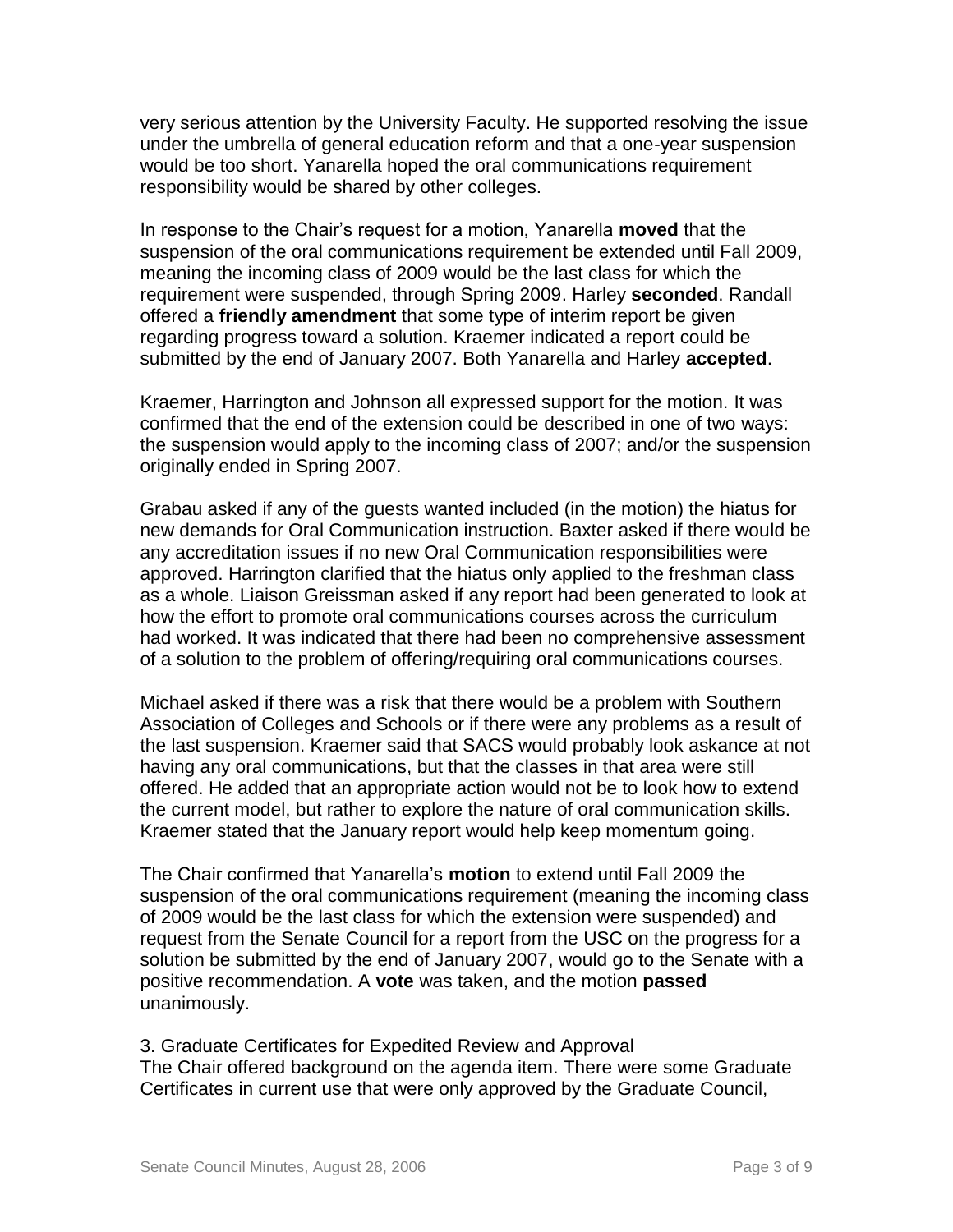some that were only approved by the Senate Council and some that were already approved by the SC and Senate but had not been sent to the Registrar (which was subsequently completed over the summer). Although there was a process currently in place to put a Graduate Certificate (certificate) on a student's transcript, the transition from SIS to the Campus Management Module of SAP would necessitate a recreation of the currently-approved, official approval process. The Chair stated that if the certificates were going to be reviewed individually, it would have to wait until a future meeting. Otherwise, since students had already received notations of certificates on their transcripts and there were currently students working toward the certificates, the Chair referred SC members to Dean Blackwell's rationale and request for an emergency SC approval and Senate approval via a 10-day transmittal.

Michael noted that Dean Blackwell's suggestion reflected the description of the process in the *Senate Rules*. The Chair stated that, due to lack of a description of the certificates in Developmental Disabilities, German Studies, and Reproductive Laboratory Sciences, he removed those three certificates from the agenda.

Guest Dean Blackwell expressed surprise that the three certificates named by the Chair would not be reviewed. She said that after being approved by just the Graduate Council, CPE began to consider certificates as curriculum, after which the SC was involved in the approval process. The IRIS Office said that coding programs required the items be duly approved by the regular bodies and processes. Currently, the notation of a certificate was in the "Notes" section of SIS, which would be very hard to transfer to SAP in an automated fashion. The issue also included how future certificate recipients would have the certificate noted on their transcripts. Blackwell shared that because the go-live date for the Campus Management Module of SAP had been pushed back to Spring, there was no longer a dire need to have the certificates approved before October 1.

Because the Graduate Council, an elected faculty group, had considered them and approved them, Blackwell said she had asked the Chair to consider the certificates as a group. She added that there was a "sunset" rule on certificates such that they needed to be reviewed every six years or else the certificate would cease to exist. Blackwell stated that all of the pre-2001 approved certificates would be reviewed in Spring 2007.

In response to Dembo, Blackwell confirmed that unless the certificates were officially approved by the Senate Council and Senate, the Registrar would have to find an alternate method to identify a student who had earned a certificate, perhaps by a letter attached to the transcript. After a brief discussion on how the certificates were referred to, Blackwell offered a good faith assurance that the only notation on transcripts would be that of a "Graduate Certificate in XYZ" and not have any reference to any other type of certificate, such as a PhD certificate.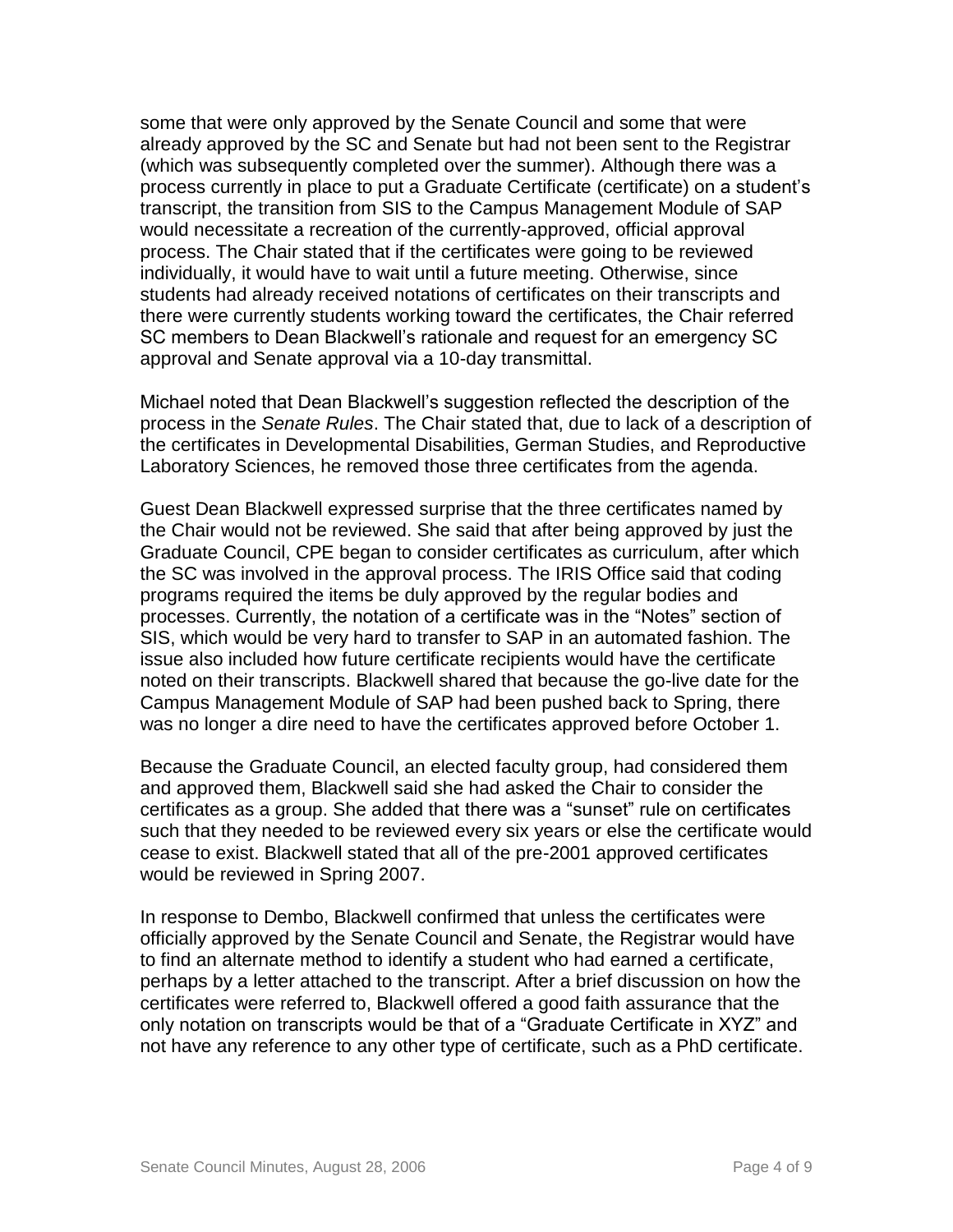Randall suggested approving all the certificates on the list, to avoid asking Blackwell to return to discuss the matter further. The Chair said he was not willing to leave on the agenda any certificates without appropriate documentation. In response to Michael's comment that there were proposals included in the handout, the Chair clarified that for the three certificates in question, what was available were minutes indicating approval of a certificate, but not the proposals themselves. Randall suggested that the SC approve all the certificates, but approve the three in question contingent upon receiving documentation of the proposal from Blackwell. The Chair agreed that approval contingent upon receipt of documentation would be acceptable.

Grabau **moved** that the Senate Council accept the entire list for approval contingent upon receipt from Dean Blackwell the backup documentation for the Graduate Certificates in Developmental Disabilities, German Studies, and Reproductive Laboratory Sciences. Yanarella **seconded**.

Michael asked about the certificate in Sensing Technologies. Blackwell stated that documentation had since been found that showed the certificate had been approved by both the SC and Senate. Mrs. Brothers said she would go back to locate the documentation offered by Blackwell.

Lesnaw expressed concern about approving anything without first having reviewed the documentation. The Chair suggested that the documentation could be sent to the listserv so that SC members could see for themselves what was received. Michael expressed support for Lesnaw's concern. He said that circulation via the listserv or a delegation to the Chair to review the needed documentation was implicit in Grabau's motion. He also wondered that if there was no longer any urgency, the college or department could send the certificate details to the Graduate Council for review, and then go on to the SC and Senate. Greissman pointed out that the graduate bulletin listed all the certificates and described them in detail. Blackwell said she was asked to find the original proposals. She added that she was hoping for a quick resolution, since students were currently in and had already received the graduate certificates on the agenda. She doubted the SC would not approve them, and thus revoke them from past students. Jones noted that the SC had sent back certificates to departments to revise on a number of occasions.

Lesnaw **called the question**. A **vote** was taken, and the motion to end discussion **passed** unanimously.

A **vote** was taken on the motion that the Senate Council accept the entire list of graduate certificates for approval, contingent upon receipt from Dean Blackwell the backup documentation for the Graduate Certificates in Developmental Disabilities, German Studies, and Reproductive Laboratory Sciences. The motion **failed**, with none for, seven against, and one abstention.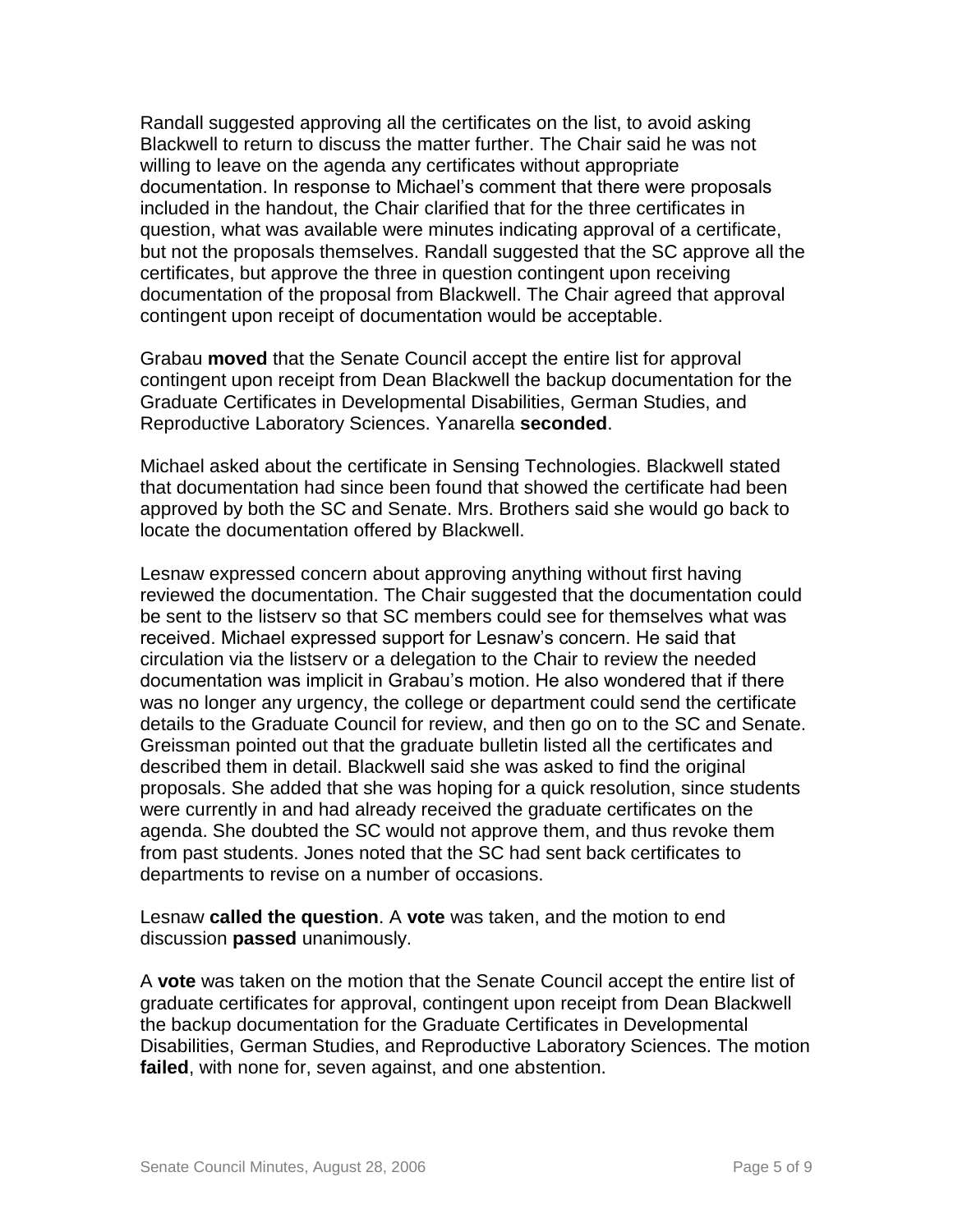Michael expressed a disinterest in creating superficial roadblocks, but thought it would not be too much trouble to request the proposals for the certificates from the individual departments. Jones agreed. Blackwell noted that many departments contact her office for copies of proposals, since they do not retain them. She stated she would have to go to the bulletin for examples for some of the certificates. Lesnaw wanted to know the difference between what was originally approved and the certificates on file. Jones said he had some questions about some of the certificates on the agenda.

Odoi asked if the issue would have been discussed at all if it were not for IRIS and SAP, and if the certificates would still be meaningful. Blackwell replied that the current procedure of noting a certificate in the "Notes" section of the transcript system would still be in place. She added that when it comes time to renew certain certificates in Spring 2007, each department's certificate will need to go to the Graduate Council (GC) with new substantive documentation and then be approved by the GC, SC and Senate. Without the pressure of IRIS, this confirmation of the certificate (review by SC and Senate) would have been done, anyway. Greissman said that the certificates already awarded would necessarily need to stand, due to the more or less contractual nature of the language in the bulletin regarding the certificates. He said any halting in the certificates would necessarily only affect prospective students. The Chair asked for a motion to help direct the discussion.

Michael **moved** that for IRIS' purposes, the certificates in the 13 areas that were already awarded and for current enrollees be deemed as having received the appropriate approval for the transcript notation. Odoi **seconded**.

SC members and Blackwell all concurred that the past certificates received some level of appropriate faculty review – the issue at hand was the concern that documentation of some of the certificates on the agenda the proposals reviewed could not be found, and that regardless of the level of review, none were officially approved by the Senate.

After additional discussion, the Chair confirmed with Michael that the Senate would receive the motion as an item to approve or deny via a 10-day circulation. The certificates themselves would not be reviewed, per se.

A **vote** was taken on the motion that for IRIS' purposes, the certificates in the 13 areas, which were already awarded to students and had current enrollees, be deemed as having received the appropriate approval for the transcript notation. The motion **passed** unanimously.

Jones reminded SC members that the Senate's Rules and Elections Committee specifically suggested during the previous semester that there needed to be clarification to the *Senate Rules* regarding the processing and approving at the undergraduate and graduate levels regarding graduate certificates. He asked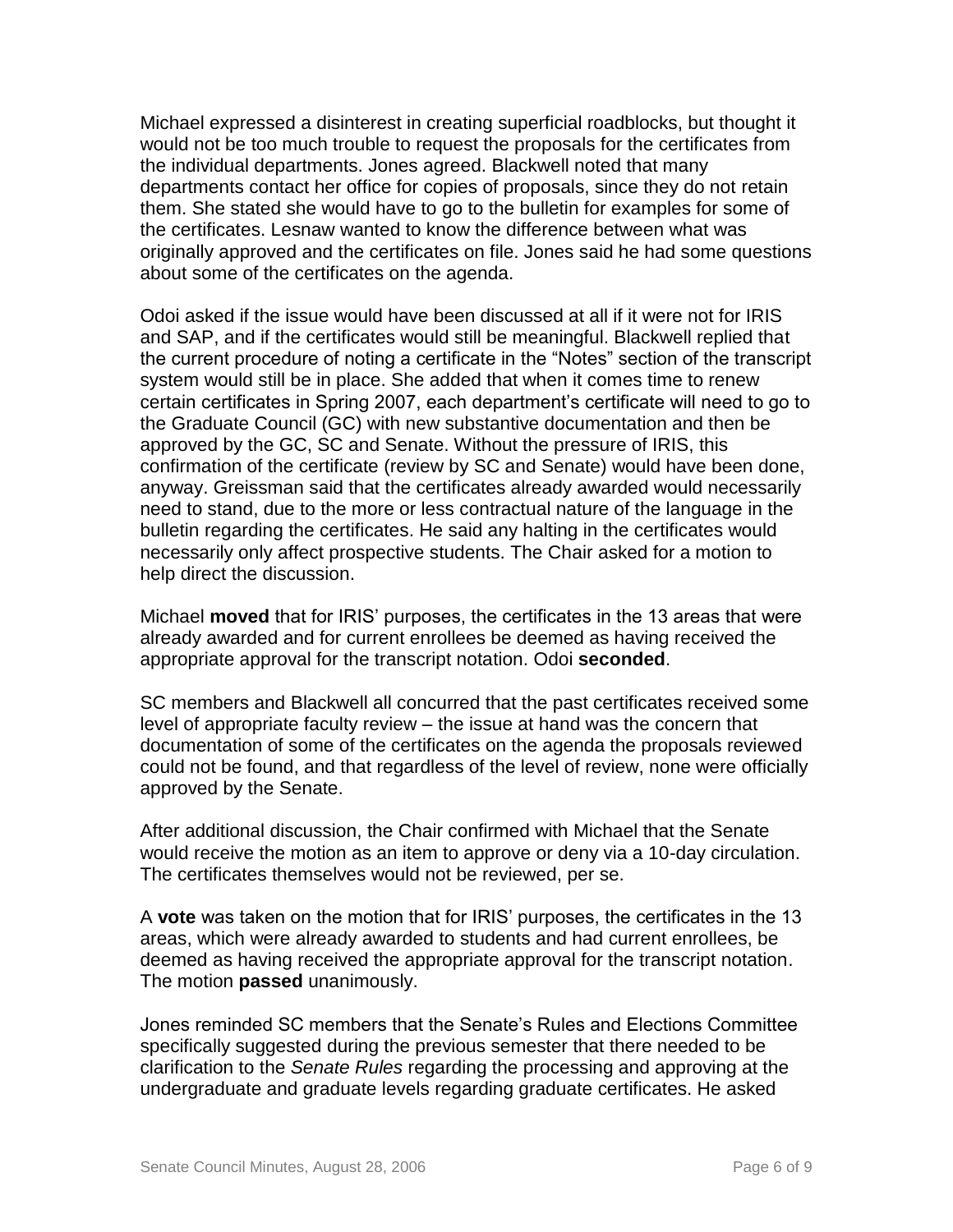that the Chair request from the Senate's Academic Programs Committee an outline of the process that a graduate certificate should go through. Blackwell noted that the Council on Postsecondary Education's guidelines for certificates stated that a certificate should be treated the same as a program, and Jones replied that that should be reason enough to include language regarding the processing of graduate certificates in the *Senate Rules*.

The Chair asked SC members to deviate from the agenda to address the 2006 – 2009 Strategic Plan (Provisional) (SP). Michael **moved** that the agenda be reordered so that the SP could be discussed. Lesnaw **seconded**. The motion **passed** unanimously.

The motion was then ruled **out of order**, since the SP was not on the agenda. Michael **moved** to begin discussion on the SP. Lesnaw **seconded**. The motion **passed** unanimously.

## 2006 – 2009 Strategic Plan (Provisional)

The Chair stated that the SP would be discussed at the September Senate meeting, as part of Provost Subbaswamy's presentation. He added that the Provost had requested a specific opinion from both the SC and the Senate on the SP. He asked if the SC had a sense of what should be sent to the Provost.

Michael asked if the Chair was initiating a discussion on the merits of the SP, or on how to frame the discussion. The Chair replied that he was asking about its merits. He said that there were primarily two options: the SC could put together a sense of its reaction to the SP and send it to the Senate in advance of the meeting on September 11; or the SC could wait until after the Senate meeting on the  $11<sup>th</sup>$  and put together a document expressing the sentiment of the SC and Senate and send that to the Provost. Jones stated his preference for waiting until after the Senate met to put forth an opinion, primarily due to the lack of time remaining in the meeting.

In response to Jones, Greissman stated that the reconciliation of the specific points of the Top 20 Business Plan and the SP would occur over the course of the academic year. The strategic indicators of the SP would necessarily need to wait on academic indicators for a full discussion.

Thelin **moved** that the Senate Council send Provost Subbaswamy a resolution regarding the 2006 – 2009 Strategic Plan (Provisional). Jones **seconded**.

There was extensive editing and revising of the resolution. It was decided to send the resolution before the September 11 Senate meeting.

A **vote** was taken on the motion to send the following resolution to the Provost regarding the 2006 – 2009 Strategic Plan (Provisional): the Senate Council will send a resolution to Provost Subbaswamy, asking that as he considers the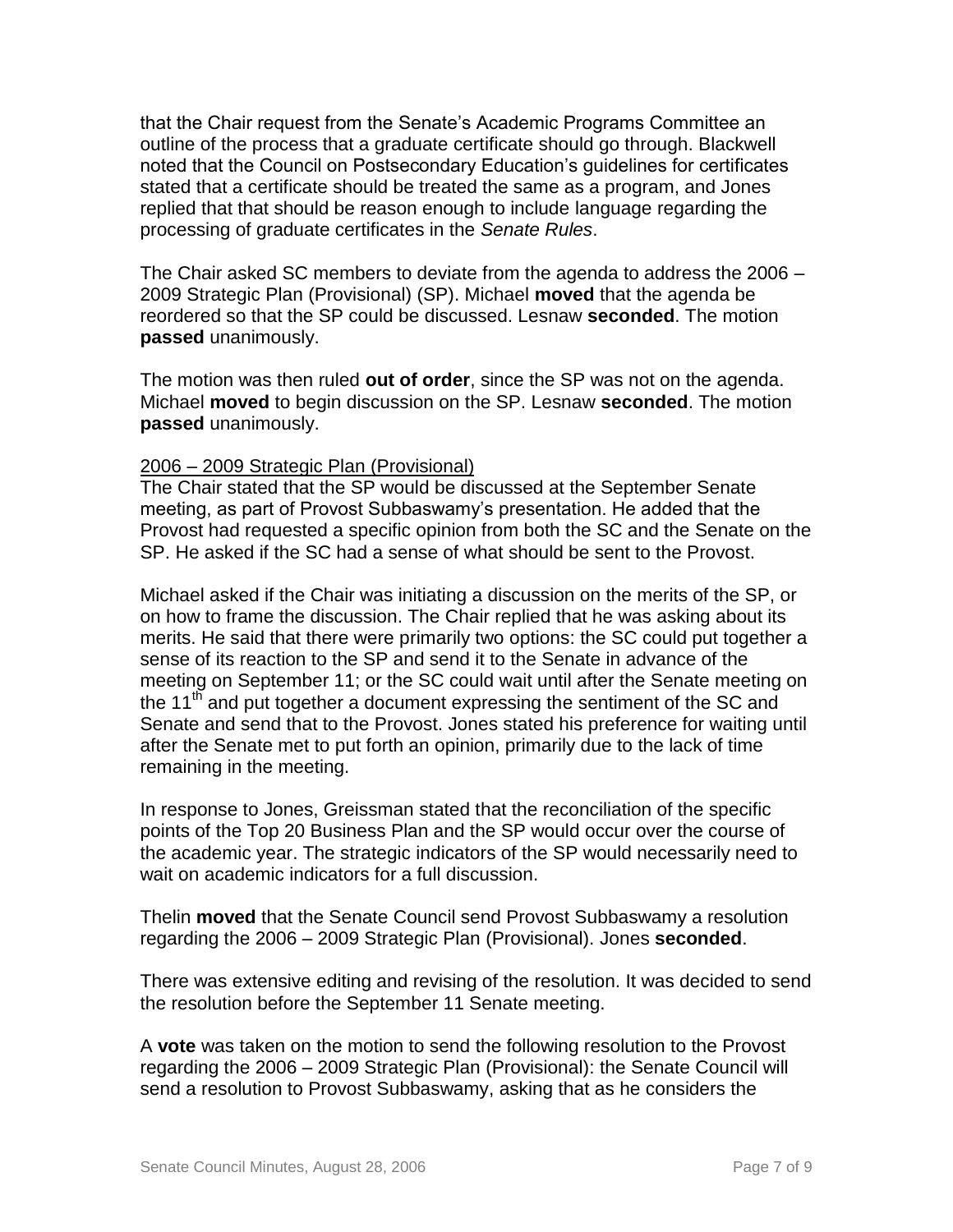content of the 2006 – 2009 Strategic Plan (Provisional) he will present to the University Senate, he consider the Senate Council's suggestion as to how the Plan can convey a more excited inspiration. The friendly suggestion is that there be a preamble that explicitly states the importance of UK, as the Commonwealth's flagship university, showing bold initiative in instruction, research and service. In the spirit of cooperation, the Senate Council looks forward to the participation, which the Provost announced, of each department faculty in the upcoming discussion and decisions on the specific details for the achievement of the goals and objectives of the Strategic Plan. The motion **passed** unanimously.

The Chair apologized to Dembo that agenda item number five would not be discussed. The Chair said it would be one of the first agenda items for the September 18 SC meeting.

## 6. [Agenda for September 11 Senate Meeting](http://www.uky.edu/USC/New/files/20060828/Tentative%20Senate%20Agenda%20for%209-11-06.pdf)

SC members approved the following unordered list of agenda items for the September 11 Senate meeting:

- Minutes from April 10, 2006 and Announcements
- President Todd
- Provost Subbaswamy
- Reaction to Strategic Plan (if necessary)
- Rule Waivers by Senate Council
- UK Degree list
- BCTC Degree List
- USP External Review Committee Final Report
- Change to Administrative Regulations II-1.0-6 CAO Merit Review
- New Minor in Folklore and Mythology
- Oral Communications Requirement Re-Suspension

The Chair commended Mrs. Brothers on the effort required to put together the committee composition list. He asked if agenda item number four could be discussed and approved over the listserv. The Chair also asked that the Office of the Senate Council be given the authority to either extend the term of current chairs unless there was an objection via the listserv, and the authority to contact an alternate individual to serve as chair if the current chair was leaving or could otherwise not serve, as long as the information was approved by the listserv. SC members agreed.

The meeting was adjourned at 5:02 pm.

Respectfully submitted by Kaveh Tagavi, Senate Council Chair

Members present: Baxter, Dembo, Grabau, Harley, Jones, Lesnaw, Michael, Odoi, Randall, Tagavi, Thelin, and Yanarella.